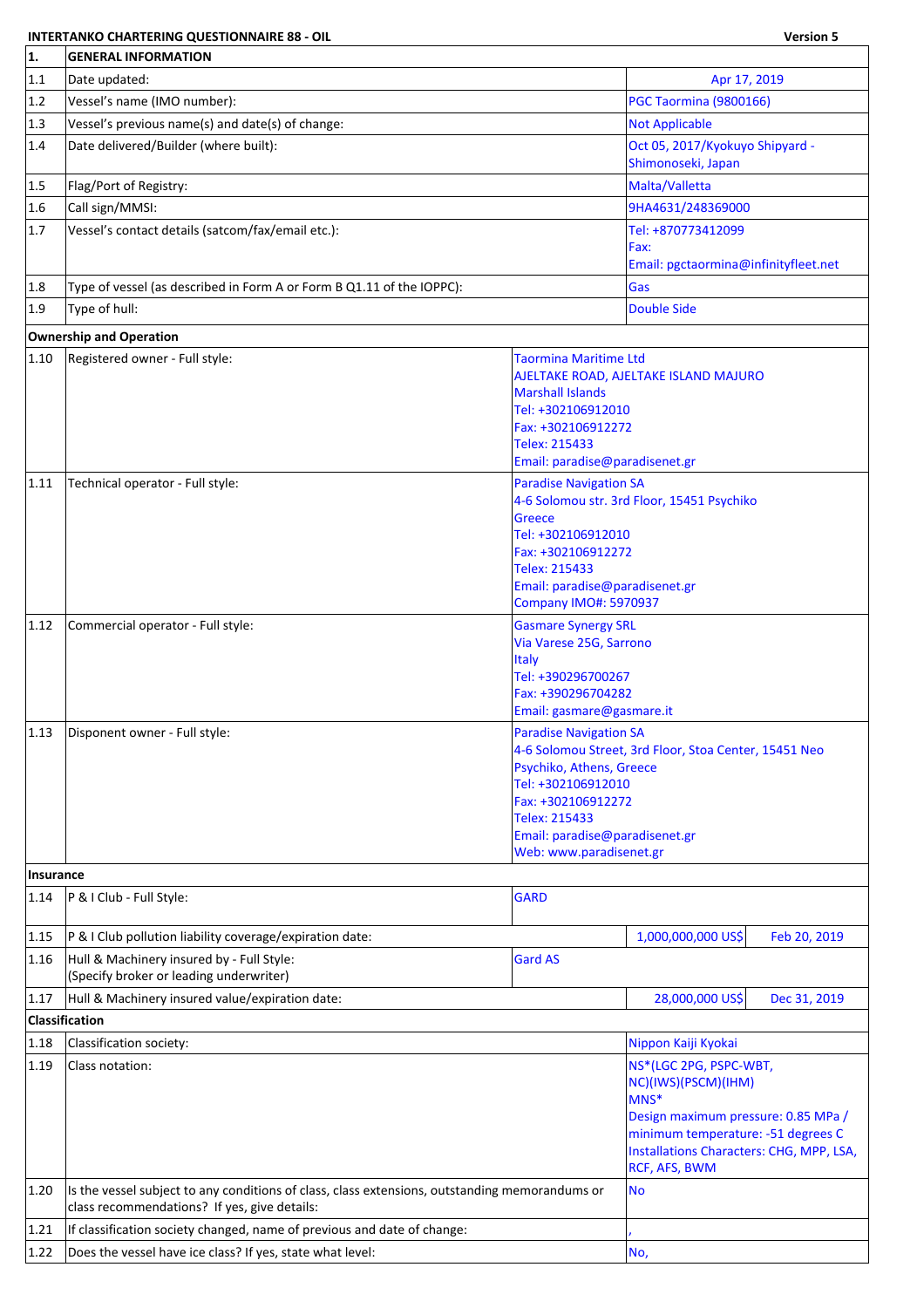| 1.23            | Date/place of last dry-dock:                                                          |              |              | Oct 05, 2017/Kyokuyo Shipyard,<br>Shimonoseki - Japan                                                                                                                                                                                                       |                                     |
|-----------------|---------------------------------------------------------------------------------------|--------------|--------------|-------------------------------------------------------------------------------------------------------------------------------------------------------------------------------------------------------------------------------------------------------------|-------------------------------------|
| 1.24            | Date next dry dock due/next annual survey due:                                        |              |              | Oct 05, 2022                                                                                                                                                                                                                                                | Oct 05, 2018                        |
| 1.25            | Date of last special survey/next special survey due:                                  |              |              | Oct 05, 2017                                                                                                                                                                                                                                                | Oct 05, 2022                        |
| 1.26            | If ship has Condition Assessment Program (CAP), what is the latest overall rating:    |              |              | No,                                                                                                                                                                                                                                                         |                                     |
| Dimensions      |                                                                                       |              |              |                                                                                                                                                                                                                                                             |                                     |
| 1.27            | Length overall (LOA):                                                                 |              |              |                                                                                                                                                                                                                                                             | <b>117.03 Metres</b>                |
| 1.28            | Length between perpendiculars (LBP):                                                  |              |              |                                                                                                                                                                                                                                                             | <b>110.00 Metres</b>                |
| 1.29            | Extreme breadth (Beam):                                                               |              |              |                                                                                                                                                                                                                                                             | 19.20 Metres                        |
| 1.30            | Moulded depth:                                                                        |              |              | 9.50 Metres                                                                                                                                                                                                                                                 |                                     |
| 1.31            | Keel to masthead (KTM)/ Keel to masthead (KTM) in collapsed condition, if applicable: |              |              | 36.64 Metres                                                                                                                                                                                                                                                |                                     |
| 1.32            | Distance bridge front to center of manifold:                                          |              |              |                                                                                                                                                                                                                                                             | <b>38.319 Metres</b>                |
| 1.33            | Bow to center manifold (BCM)/Stern to center manifold (SCM):                          |              |              | <b>56.799 Metres</b>                                                                                                                                                                                                                                        | 60.20 Metres                        |
| 1.34            | Parallel body distances                                                               |              | Lightship    | <b>Normal Ballast</b>                                                                                                                                                                                                                                       | <b>Summer Dwt</b>                   |
|                 | Forward to mid-point manifold:                                                        |              |              | <b>15.385 Metres</b>                                                                                                                                                                                                                                        | <b>18.213 Metres</b>                |
|                 | Aft to mid-point manifold:                                                            |              |              | <b>20.927 Metres</b>                                                                                                                                                                                                                                        | <b>37.069 Metres</b>                |
|                 | Parallel body length:                                                                 |              |              | <b>36.309 Metres</b>                                                                                                                                                                                                                                        | <b>55.282 Metres</b>                |
| <b>Tonnages</b> |                                                                                       |              |              |                                                                                                                                                                                                                                                             |                                     |
| 1.35            | Net Tonnage:                                                                          |              |              |                                                                                                                                                                                                                                                             | 2,164                               |
| 1.36            | Gross Tonnage/Reduced Gross Tonnage (if applicable):                                  |              |              | 7,211                                                                                                                                                                                                                                                       |                                     |
| 1.37            | Suez Canal Tonnage - Gross (SCGT)/Net (SCNT):                                         |              |              | 8,362.70                                                                                                                                                                                                                                                    | 6,763.74                            |
| 1.38            | Panama Canal Net Tonnage (PCNT):                                                      |              |              |                                                                                                                                                                                                                                                             | 6,110.00                            |
|                 | Loadline Information                                                                  |              |              |                                                                                                                                                                                                                                                             |                                     |
| 1.39            | Loadline                                                                              | Freeboard    | Draft        | Deadweight                                                                                                                                                                                                                                                  | Displacement                        |
|                 | Summer:                                                                               | 2.724 Metres | 6.80 Metres  | 6,612 Metric<br><b>Tonnes</b>                                                                                                                                                                                                                               | 10,830.26 Metric<br><b>Tonnes</b>   |
|                 | Winter:                                                                               | 2.866 Metres | 6.672 Metres | 6,335 Metric<br><b>Tonnes</b>                                                                                                                                                                                                                               | 10,553 Metric<br><b>Tonnes</b>      |
|                 | Tropical:                                                                             | 2.582 Metres | 6.956 Metres | 6,893 Metric<br><b>Tonnes</b>                                                                                                                                                                                                                               | 11,111 Metric<br><b>Tonnes</b>      |
|                 | Lightship:                                                                            |              |              |                                                                                                                                                                                                                                                             | 4,218 Metric Tonnes                 |
|                 | Normal Ballast Condition:                                                             | 5.12 Metres  | 4.42 Metres  | <b>Tonnes</b>                                                                                                                                                                                                                                               | 2,211 Metric 6,430 Metric Tonnes    |
|                 | Segregated Ballast Condition:                                                         |              |              |                                                                                                                                                                                                                                                             |                                     |
| 1.40            | FWA/TPC at summer draft:                                                              |              |              |                                                                                                                                                                                                                                                             | 137 Millimetres 19.66 Metric Tonnes |
| 1.41            | Does vessel have multiple SDWT? If yes, please provide all assigned loadlines:        |              |              | <b>No</b>                                                                                                                                                                                                                                                   |                                     |
|                 |                                                                                       |              |              |                                                                                                                                                                                                                                                             |                                     |
| $ 1.42\rangle$  | Constant (excluding fresh water):                                                     |              |              |                                                                                                                                                                                                                                                             |                                     |
| 1.43            | What is the company guidelines for Under Keel Clearance (UKC) for this vessel?        |              |              | Open Sea: 15% of ships static draft not<br>falling short of 2.0m<br>In Port, confined, coastal and restricted<br>waters: 10% of ships static draft not<br>falling short of 1.0m<br>Alongside or at SBM/CBM: 1.5% of ships<br>beam not falling short of 0.3m |                                     |
| 1.44            | What is the max height of mast above waterline (air draft)                            |              |              | <b>Full Mast</b>                                                                                                                                                                                                                                            | <b>Collapsed Mast</b>               |
|                 | Summer deadweight:                                                                    |              |              | 29.84 Metres                                                                                                                                                                                                                                                | 0 Metres                            |
|                 | Normal ballast:                                                                       |              |              | 32.14 Metres                                                                                                                                                                                                                                                | 0 Metres                            |
|                 | Lightship:                                                                            |              |              | 0 Metres                                                                                                                                                                                                                                                    | 0 Metres                            |

| 12. | <b>CERTIFICATES</b>                                         | <b>Issued</b> | <b>Last Annual</b> | Last Intermediate | <b>Expires</b> |
|-----|-------------------------------------------------------------|---------------|--------------------|-------------------|----------------|
| 2.1 | Safety Equipment Certificate (SEC):                         | Oct 05, 2017  | Oct 05, 2017       |                   | Oct 04, 2022   |
| 2.2 | Safety Radio Certificate (SRC):                             | Oct 05, 2017  | Oct 05, 2017       |                   | Oct 04, 2022   |
| 2.3 | Safety Construction Certificate (SCC):                      | Oct 05, 2017  | Oct 05, 2017       |                   | Oct 04, 2022   |
| 2.4 | International Loadline Certificate (ILC):                   | Oct 05, 2017  | Oct 05, 2017       |                   | Sep 04, 2022   |
| 2.5 | International Oil Pollution Prevention Certificate (IOPPC): | Dec 26, 2018  | Oct 05, 2017       |                   | Oct 04, 2022   |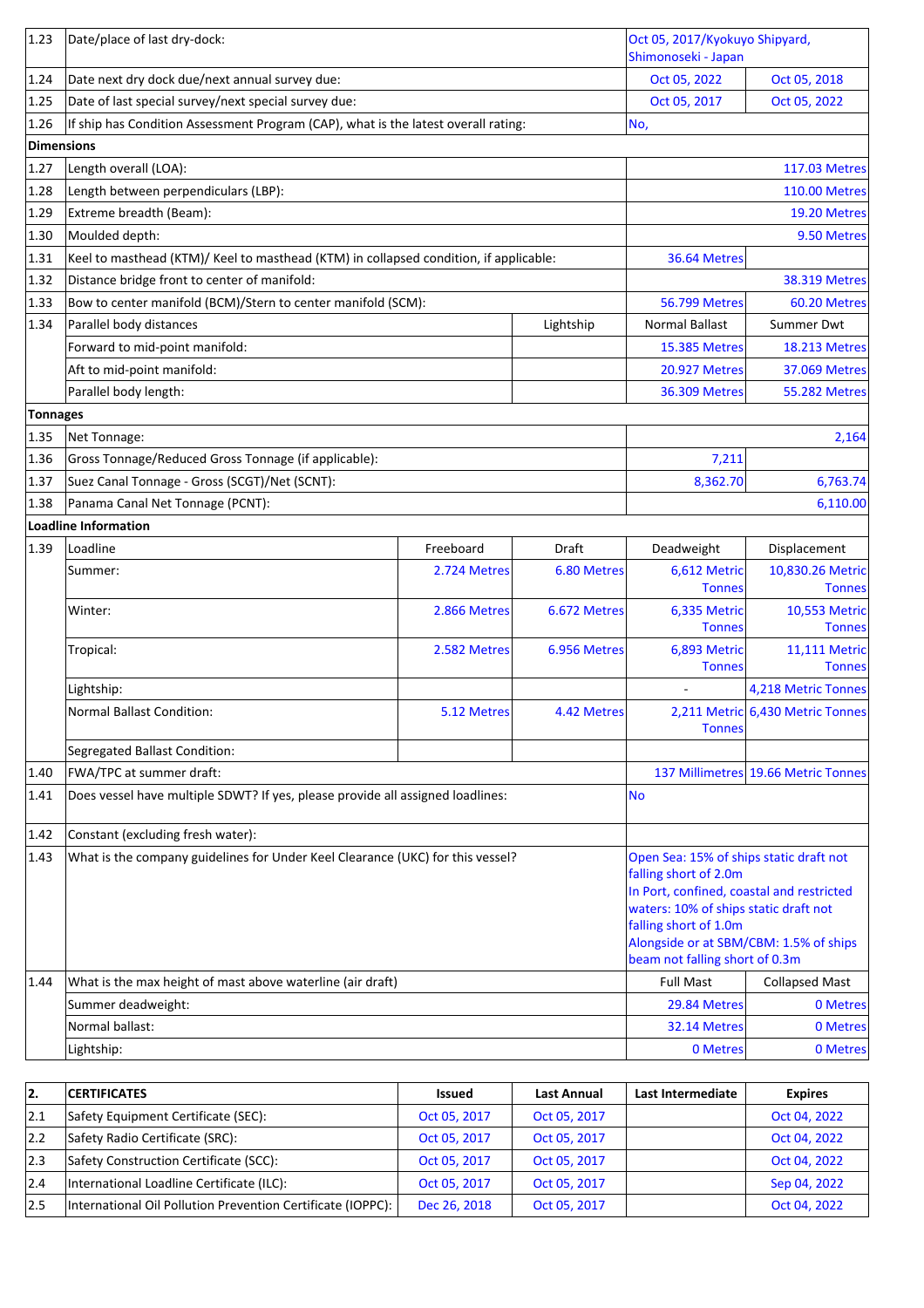| 2.6            | International Ship Security Certificate (ISSC):                                                                                       | Mar 28, 2018 | Mar 28, 2018 |            | Mar 28, 2023          |  |
|----------------|---------------------------------------------------------------------------------------------------------------------------------------|--------------|--------------|------------|-----------------------|--|
| 2.7            | Maritime Labour Certificate (MLC):                                                                                                    | Mar 27, 2018 | N/A          |            | Mar 26, 2023          |  |
| 2.8            | ISM Safety Management Certificate (SMC):                                                                                              | Mar 28, 2018 | Mar 28, 2018 |            | Mar 28, 2023          |  |
| 2.9            | Document of Compliance (DOC):                                                                                                         | Mar 30, 2018 | Mar 30, 2018 |            | Apr 28, 2023          |  |
| 2.10           | USCG Certificate of Compliance (USCGCOC):                                                                                             |              |              |            |                       |  |
| 2.11           | Civil Liability Convention (CLC) 1992 Certificate:                                                                                    |              | N/A          | N/A        | <b>Not Applicable</b> |  |
| 2.12           | Civil Liability for Bunker Oil Pollution Damage Convention<br>(CLBC) Certificate:                                                     | Feb 09, 2018 | N/A          | N/A        | Feb 20, 2019          |  |
| $ 2.13\rangle$ | Liability for the Removal of Wrecks Certificate (WRC):                                                                                | Feb 09, 2018 | N/A          | N/A        | Feb 20, 2019          |  |
| 2.14           | U.S. Certificate of Financial Responsibility (COFR):                                                                                  | Oct 05, 2017 | N/A          | N/A        | Oct 05, 2020          |  |
| 2.15           | Certificate of Class (COC):                                                                                                           | Oct 05, 2017 | Oct 05, 2017 |            | Sep 04, 2022          |  |
| 2.16           | International Sewage Pollution Prevention Certificate<br>(ISPPC):                                                                     | Oct 05, 2017 | N/A          | N/A        | Oct 04, 2022          |  |
| 2.17           | Certificate of Fitness (COF):                                                                                                         | Oct 05, 2017 | Oct 05, 2017 |            | Oct 04, 2022          |  |
| 2.18           | International Energy Efficiency Certificate (IEEC):                                                                                   | Oct 05, 2017 | N/A          | N/A        | N/A                   |  |
| 2.19           | International Air Pollution Prevention Certificate (IAPPC):                                                                           | Oct 05, 2017 | Oct 05, 2017 |            | Oct 04, 2022          |  |
|                | Documentation                                                                                                                         |              |              |            |                       |  |
| 2.20           | Owner warrant that vessel is member of ITOPF and will remain so for the entire duration of this<br>voyage/contract:                   |              |              | <b>Yes</b> |                       |  |
| 2.21           | Does vessel have in place a Drug and Alcohol Policy complying with OCIMF guidelines for Control<br>of Drugs and Alcohol Onboard Ship? |              |              | Yes        |                       |  |
| 2.22           | Is the ITF Special Agreement on board (if applicable)?                                                                                |              |              | Yes        |                       |  |
| 2.23           | ITF Blue Card expiry date (if applicable):                                                                                            |              |              |            | Oct 04, 2019          |  |
|                |                                                                                                                                       |              |              |            |                       |  |

| 3.            | <b>CREW</b>                                                       |                                                                                                                                                                                                                       |   |                                                                                                                                                                                                                   |  |
|---------------|-------------------------------------------------------------------|-----------------------------------------------------------------------------------------------------------------------------------------------------------------------------------------------------------------------|---|-------------------------------------------------------------------------------------------------------------------------------------------------------------------------------------------------------------------|--|
| 3.1           | Nationality of Master:                                            |                                                                                                                                                                                                                       |   | Romanian                                                                                                                                                                                                          |  |
| 3.2           | Number and nationality of Officers:                               |                                                                                                                                                                                                                       | 8 | Romanian                                                                                                                                                                                                          |  |
| $ 3.3\rangle$ | Number and nationality of Crew:                                   |                                                                                                                                                                                                                       |   | Romanian                                                                                                                                                                                                          |  |
| 3.4           | What is the common working language onboard:                      |                                                                                                                                                                                                                       |   | English                                                                                                                                                                                                           |  |
| 3.5           | Do officers speak and understand English?                         |                                                                                                                                                                                                                       |   | <b>Yes</b>                                                                                                                                                                                                        |  |
| 3.6           | If Officers/ratings employed by a manning agency - Full<br>style: | <b>Officers: Paradise Navigation SRL</b><br>Mamaia Blvd. no 231, 1st floor, 1st<br>office,<br>Constanta, Romania<br>Tel: +40341146156<br><b>Fax: Not Applicable</b><br>Email: srl@paradisenet.gr<br>Web: www.pnsrl.ro |   | <b>Ratings: Paradise Navigation SRL</b><br>231, Mamaia Blvd., 1st floor, office no. 1,<br>Constanta, Romania<br>Tel: +40341146156<br><b>Fax: Not Applicable</b><br>Email: srl@paradisenet.gr<br>Web: www.pnsrl.ro |  |

| 4.  | <b>FOR USA CALLS</b>                                                                                                                     |                                                                                                                                                                                                   |  |
|-----|------------------------------------------------------------------------------------------------------------------------------------------|---------------------------------------------------------------------------------------------------------------------------------------------------------------------------------------------------|--|
| 4.1 | Has the vessel Operator submitted a Vessel Spill Response Plan to the US Coast Guard which has<br>been approved by official USCG letter? | <b>Yes</b>                                                                                                                                                                                        |  |
| 4.2 | Qualified individual (QI) - Full style:                                                                                                  | <b>Gallagher Marine Systems Inc</b><br>200 CENTURY PARKWAY, SUITE D MT. LAUREL, NEW JERSEY,<br><b>USA 08054</b><br>Tel: +17036834700<br>Fax: +18566423945<br>Email: info@chgms.com                |  |
| 4.3 | Oil Spill Response Organization (OSRO) - Full style:                                                                                     | <b>National Response Corporation</b><br>350 SUNRISE HIGHWAY, BUILDING 200, SUITE 200, GREAT<br><b>RIVER, NY 11739</b><br>Tel: +16312249141<br>Fax: +16312249082<br>Email: clientservices@nrcc.com |  |
| 4.4 | Salvage and Marine Firefighting Services (SMFF) - Full Style:                                                                            | <b>Resolve Marine Group Inc</b><br>1510 SE 17th Street, Suite 400, Ft. Lauderdale, FL 33316, USA<br>Tel: +19547648700<br>Email: jbarrett@resolvemarine.com<br>Web: www.resolvemarine.com          |  |

|  | <b>SAFETY/HELICOPTER</b>                                                                   |  |
|--|--------------------------------------------------------------------------------------------|--|
|  | 5.1 Is the vessel operated under a Quality Management System? If Yes, what type of system? |  |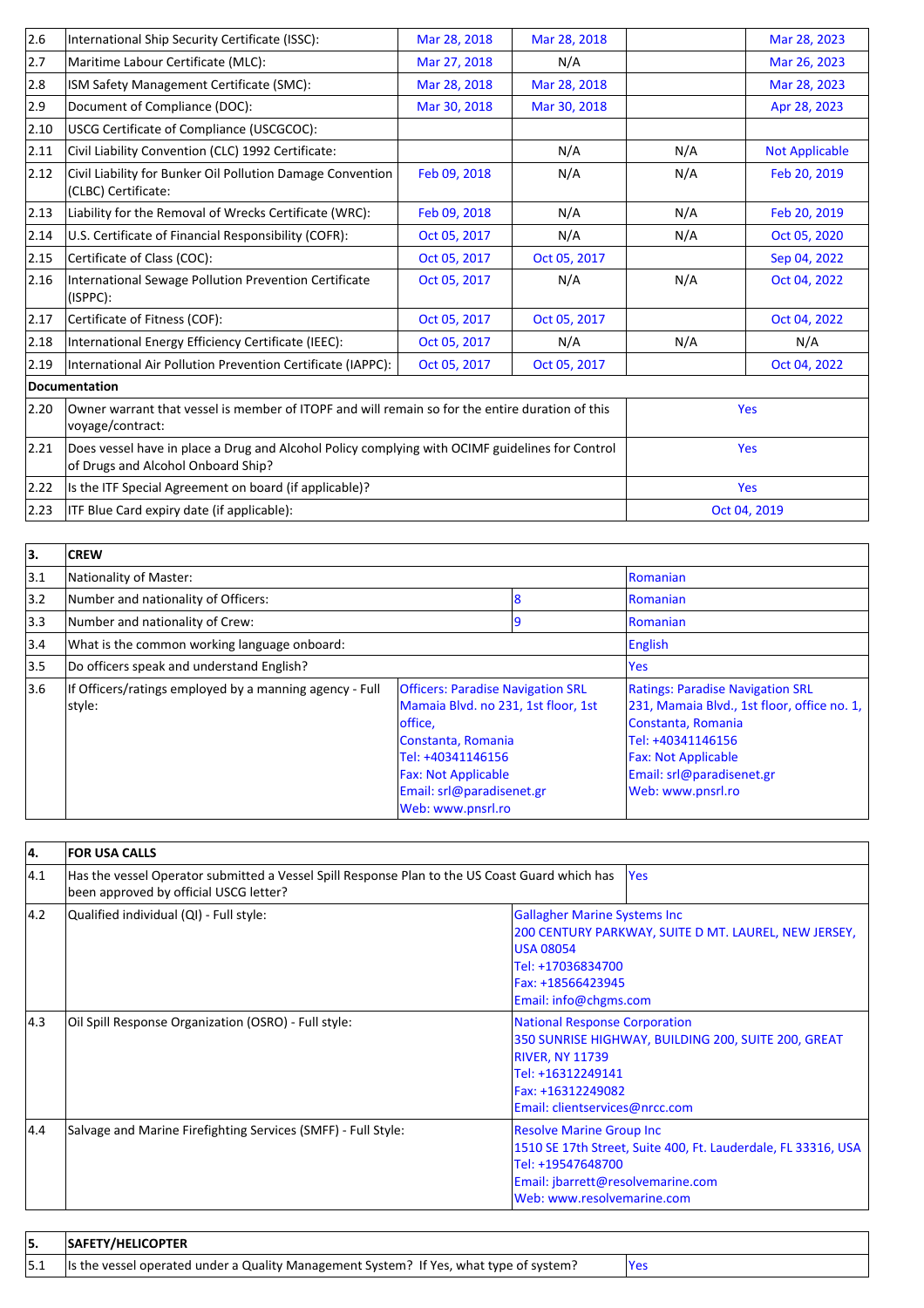|     | $($ ISO9001 or IMO Resolution A.741(18) as amended):               | <b>IMO Resolution A.741(18)</b> |
|-----|--------------------------------------------------------------------|---------------------------------|
| 5.2 | Can the ship comply with the ICS Helicopter Guidelines?            | INO                             |
|     | $ 5.2.1 $ If Yes, state whether winching or landing area provided: |                                 |
|     | $ 5.2.2 $ If Yes, what is the diameter of the circle provided:     |                                 |

| 66. | <b>COATING/ANODES</b> |        |                                                          |                |        |
|-----|-----------------------|--------|----------------------------------------------------------|----------------|--------|
| 6.1 | Tank Coating          | Coated | Type                                                     | To What Extent | Anodes |
|     | Cargo tanks:          | N/A    |                                                          |                |        |
|     | Ballast tanks:        | Yes    | <b>Pure Epoxy NOA</b><br>$60$ HS-N (by<br>Nippon Paints) | Whole Tank     | Yes    |
|     | Slop tanks:           | N/A    |                                                          |                | N/A    |

| 17.  | <b>BALLAST</b>        |     |             |                        |                            |
|------|-----------------------|-----|-------------|------------------------|----------------------------|
| 17.1 | Pumps                 | No. | Type        | Capacity               | At What Head<br>$(sg=1.0)$ |
|      | <b>Ballast Pumps:</b> |     | Centrifugal | 500 Cu.<br>Metres/Hour |                            |
|      | Ballast Eductors:     |     |             |                        |                            |

| 8.                 | <b>CARGO</b>                                                                                                                 |                               |                     |  |
|--------------------|------------------------------------------------------------------------------------------------------------------------------|-------------------------------|---------------------|--|
|                    | <b>Double Hull Vessels</b>                                                                                                   |                               |                     |  |
| 8.1                | Is vessel fitted with centerline bulkhead in all cargo tanks? If Yes, solid or perforated:                                   | N/A                           |                     |  |
|                    | <b>Cargo Tank Capacities</b>                                                                                                 |                               |                     |  |
| 8.2                | Number of cargo tanks and total cubic capacity (98%):                                                                        | 2                             | 0 Cu. Metres        |  |
| 8.2.1              | Capacity (98%) of each natural segregation with double valve (specify tanks):                                                | 98                            |                     |  |
| 8.2.2              | IMO class (Oil/Chemical Ship Type 1, 2 or 3):                                                                                | N/A                           |                     |  |
| 8.3                | Number of slop tanks and total cubic capacity (98%):                                                                         | n/a                           |                     |  |
| 8.3.1              | Specify segregations which slops tanks belong to and their capacity with double valve:                                       | n/a                           |                     |  |
| 8.3.2              | Residual/retention oil tank(s) capacity (98%), if applicable:                                                                |                               |                     |  |
| <b>SBT Vessels</b> |                                                                                                                              |                               |                     |  |
| 8.3.3              | What is total SBT capacity and percentage of SDWT vessel can maintain?                                                       | 3,792.22 Cu.<br><b>Metres</b> |                     |  |
| 8.3.4              | Does vessel meet the requirements of MARPOL Annex I Reg 18.2:                                                                | Yes                           |                     |  |
|                    | <b>Cargo Handling and Pumping Systems</b>                                                                                    |                               |                     |  |
| 8.4                | How many grades/products can vessel load/discharge with double valve segregation:                                            |                               | 2                   |  |
| 8.5                | Are there any cargo tank filling restrictions?<br>If yes, specify number of slack tanks, max s.g., ullage restrictions etc.: | <b>No</b>                     |                     |  |
| 8.6                | Max loading rate for homogenous cargo                                                                                        | With VECS                     | <b>Without VECS</b> |  |
|                    | Loaded per manifold connection:                                                                                              |                               |                     |  |
|                    | Loaded simultaneously through all manifolds:                                                                                 |                               |                     |  |
|                    | <b>Cargo Control Room</b>                                                                                                    |                               |                     |  |
| 8.7                | Is ship fitted with a Cargo Control Room (CCR)?                                                                              | <b>Yes</b>                    |                     |  |
| 8.8                | Can tank innage/ullage be read from the CCR?                                                                                 | <b>Yes</b>                    |                     |  |
|                    | <b>Gauging and Sampling</b>                                                                                                  |                               |                     |  |
| 8.9                | Is gauging system certified and calibrated? If no, specify which ones are not calibrated:                                    | Yes,                          |                     |  |
|                    | What type of fixed closed tank gauging system is fitted:                                                                     | <b>Floating</b>               |                     |  |
|                    | Are high level alarms fitted to the cargo tanks? If Yes, indicate whether to all tanks or partial:                           | Yes, All                      |                     |  |
| 8.9.1              | Can cargo be transferred under closed loading conditions in accordance with ISGOTT 11.1.6.6?                                 | <b>Yes</b>                    |                     |  |
| 8.9.2              | Are cargo tanks fitted with multipoint gauging? If yes, specify type and locations:                                          | Yes, Top, Middle, Bottom      |                     |  |
| 8.10               | Number of portable gauging units (example- MMC) on board:                                                                    |                               |                     |  |
|                    | Vapor Emission Control System (VECS)                                                                                         |                               |                     |  |
| 8.11               | Is a vapour return system (VRS) fitted?                                                                                      | N/A                           |                     |  |
| 8.12               | Number/size of VECS manifolds (per side):                                                                                    |                               |                     |  |
| 8.13               | Number/size/type of VECS reducers:                                                                                           |                               |                     |  |
| <b>Venting</b>     |                                                                                                                              |                               |                     |  |
| 8.14               | State what type of venting system is fitted:                                                                                 | <b>Vent Mast Riser</b>        |                     |  |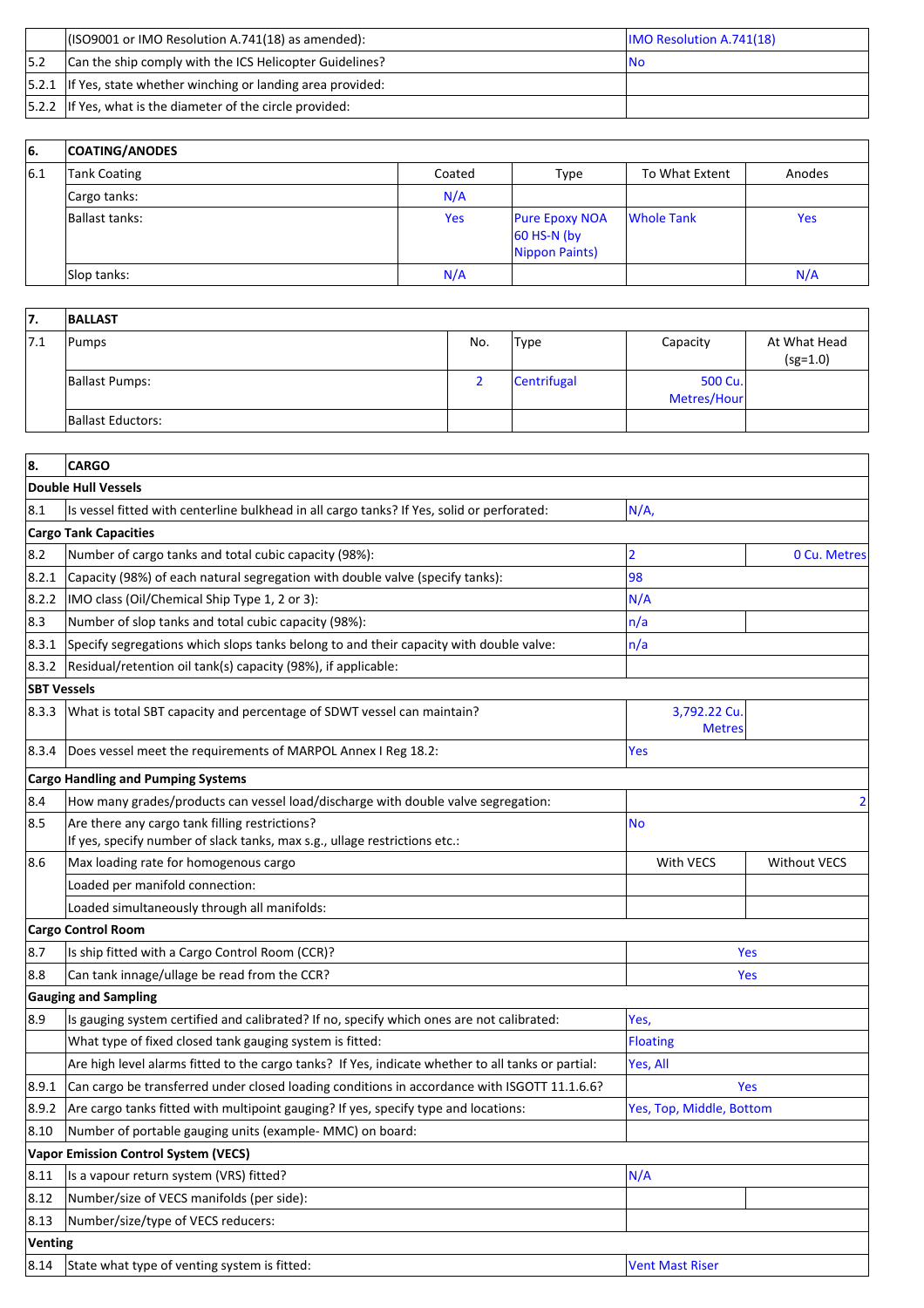|                | <b>Cargo Manifolds and Reducers</b>                                                                                                        |                |                                                          |                                                                                                                                          |                            |  |
|----------------|--------------------------------------------------------------------------------------------------------------------------------------------|----------------|----------------------------------------------------------|------------------------------------------------------------------------------------------------------------------------------------------|----------------------------|--|
| 8.15           | Total number/size of cargo manifold connections on each side:                                                                              |                |                                                          | 3/203.20 Millimetres                                                                                                                     |                            |  |
| 8.16           | What type of valves are fitted at manifold:                                                                                                |                |                                                          | <b>Globe</b>                                                                                                                             |                            |  |
| 8.17           | What is the material/rating of the manifold:                                                                                               |                |                                                          | /ANSI                                                                                                                                    |                            |  |
|                | $ 8.17.1 $ Does vessel comply with the latest edition of the OCIMF 'Recommendations for Oil Tanker<br>Manifolds and Associated Equipment'? |                |                                                          |                                                                                                                                          | Yes                        |  |
| 8.18           | Distance between cargo manifold centers:                                                                                                   |                |                                                          |                                                                                                                                          | 3,750 Millimetres          |  |
| 8.19           | Distance ships rail to manifold:                                                                                                           |                |                                                          |                                                                                                                                          | 1,800 Millimetres          |  |
| 8.20           | Distance manifold to ships side:                                                                                                           |                |                                                          |                                                                                                                                          | 2,000 Millimetres          |  |
| 8.21           | Top of rail to center of manifold:                                                                                                         |                |                                                          |                                                                                                                                          |                            |  |
| 8.22           | Distance main deck to center of manifold:                                                                                                  |                |                                                          | 1,260 Millimetres                                                                                                                        |                            |  |
| 8.23           | Spill tank grating to center of manifold:                                                                                                  |                |                                                          |                                                                                                                                          | 1,100 Millimetres          |  |
| 8.24           | Manifold height above the waterline in normal ballast/at SDWT condition:                                                                   |                |                                                          | 6.056 Metres                                                                                                                             | 4.774 Metres               |  |
| 8.25           | Number/size/type of reducers:                                                                                                              |                |                                                          | 1 x 300/250mm (12/10")<br>1 x 300/200mm (12/8")<br>1 x 300/150mm (12/6")<br>1 x 300/100mm (12/4")<br>1 x 300/80mm (12/3")<br><b>ANSI</b> |                            |  |
| 8.26           | Is vessel fitted with a stern manifold? If yes, state size:                                                                                |                |                                                          | No,                                                                                                                                      |                            |  |
| <b>Heating</b> |                                                                                                                                            |                |                                                          |                                                                                                                                          |                            |  |
| 8.27           | Cargo/slop tanks fitted with a cargo heating system?                                                                                       |                | <b>Type</b>                                              | Coiled                                                                                                                                   | Material                   |  |
|                | Cargo Tanks:                                                                                                                               |                |                                                          | N/A                                                                                                                                      |                            |  |
|                | Slop Tanks:                                                                                                                                |                |                                                          | N/A                                                                                                                                      |                            |  |
| 8.28           | Maximum temperature cargo can be loaded/maintained:                                                                                        |                |                                                          | 45.0 °C / 113.0 °F                                                                                                                       | 0 °C / 32 °F               |  |
|                | 8.28.1 Minimum temperature cargo can be loaded/maintained:                                                                                 |                |                                                          | -51.0 °C / -59.8 °F                                                                                                                      | -51.0 °C / -59.8 °F        |  |
|                | Inert Gas and Crude Oil Washing                                                                                                            |                |                                                          |                                                                                                                                          |                            |  |
| 8.29           | Is an Inert Gas System (IGS) fitted/operational?                                                                                           |                |                                                          |                                                                                                                                          | Yes/Yes                    |  |
|                | 8.29.1 Is a Crude Oil Washing (COW) installation fitted/operational?                                                                       |                |                                                          | N/A/                                                                                                                                     |                            |  |
| 8.30           | Is IGS supplied by flue gas, inert gas (IG) generator and/or nitrogen:                                                                     |                |                                                          | <b>Nitrogen Generator</b>                                                                                                                |                            |  |
|                | <b>Cargo Pumps</b>                                                                                                                         |                |                                                          |                                                                                                                                          |                            |  |
| 8.31           | How many cargo pumps can be run simultaneously at full capacity:                                                                           |                |                                                          |                                                                                                                                          | 2                          |  |
| 8.32           | Pumps                                                                                                                                      | No.            | Type                                                     | Capacity                                                                                                                                 | At What Head<br>$(sg=1.0)$ |  |
|                | Cargo Pumps:                                                                                                                               | $\overline{2}$ | Deep well pump of<br>vertical centrifugal,<br>multistage | 520 M3/HR                                                                                                                                | 120 Meters                 |  |
|                | Cargo Eductors:                                                                                                                            |                |                                                          |                                                                                                                                          |                            |  |
|                | Stripping:                                                                                                                                 |                |                                                          |                                                                                                                                          |                            |  |
| 8.33           | Is at least one emergency portable cargo pump provided?                                                                                    |                |                                                          |                                                                                                                                          |                            |  |
|                |                                                                                                                                            |                |                                                          |                                                                                                                                          |                            |  |
| 9.             | <b>MOORING</b>                                                                                                                             |                |                                                          |                                                                                                                                          |                            |  |
|                |                                                                                                                                            |                |                                                          |                                                                                                                                          |                            |  |

| 9.1           | Wires (on drums) | No. | <b>Diameter</b>    | Material | Length     | <b>Breaking Strength</b> |
|---------------|------------------|-----|--------------------|----------|------------|--------------------------|
|               | Forecastle:      |     |                    |          |            |                          |
|               | Main deck fwd:   |     |                    |          |            |                          |
|               | Main deck aft:   |     |                    |          |            |                          |
|               | Poop deck:       |     |                    |          |            |                          |
| $ 9.2\rangle$ | Wire tails       | No. | Diameter           | Material | Length     | <b>Breaking Strength</b> |
|               | Forecastle:      |     |                    |          |            |                          |
|               | Main deck fwd:   |     |                    |          |            |                          |
|               | Main deck aft:   |     |                    |          |            |                          |
|               | Poop deck:       |     |                    |          |            |                          |
| 9.3           | Ropes (on drums) | No. | <b>Diameter</b>    | Material | Length     | <b>Breaking Strength</b> |
|               | Forecastle:      | 4   | 52 Millimetres PPL |          | 220 Metres | <b>32 Metric Tonnes</b>  |
|               | Main deck fwd:   |     |                    |          |            |                          |
|               | Main deck aft:   |     |                    |          |            |                          |
|               | Poop deck:       | 4   | 52 Millimetres PPL |          | 220 Metres | <b>32 Metric Tonnes</b>  |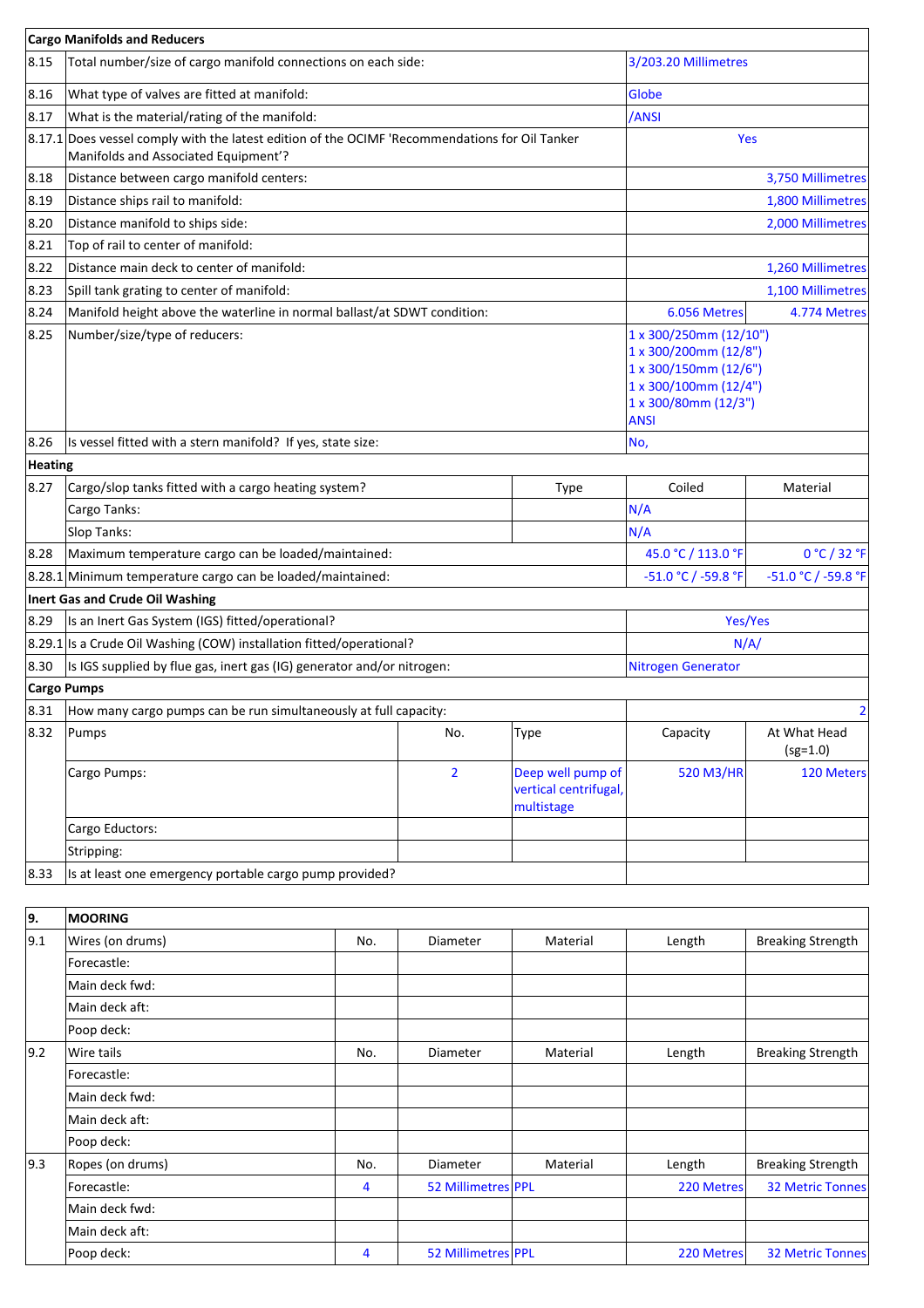| 9.4               | Other lines                                                                                                                                                                                       | No.            | Diameter                       | Material                      | Length                               | <b>Breaking Strength</b> |
|-------------------|---------------------------------------------------------------------------------------------------------------------------------------------------------------------------------------------------|----------------|--------------------------------|-------------------------------|--------------------------------------|--------------------------|
|                   | Forecastle:                                                                                                                                                                                       | 4              | 44 Millimetres PPL             |                               | <b>180 Metres</b>                    | <b>32 Metric Tonnes</b>  |
|                   | Main deck fwd:                                                                                                                                                                                    |                |                                |                               |                                      |                          |
|                   | Main deck aft:                                                                                                                                                                                    |                |                                |                               |                                      |                          |
|                   | Poop deck:                                                                                                                                                                                        | 4              | 44 Millimetres PPL             |                               | <b>180 Metres</b>                    | <b>32 Metric Tonnes</b>  |
| 9.5               | Winches                                                                                                                                                                                           | No.            | No. Drums                      | <b>Motive Power</b>           | <b>Brake Capacity</b>                | Type of Brake            |
|                   | Forecastle:                                                                                                                                                                                       | $\overline{2}$ | <b>Double Drums</b>            | <b>Hydraulic</b>              | 25.60 Metric Manual<br><b>Tonnes</b> |                          |
|                   | Main deck fwd:                                                                                                                                                                                    |                |                                |                               |                                      |                          |
|                   | Main deck aft:                                                                                                                                                                                    |                |                                |                               |                                      |                          |
|                   | Poop deck:                                                                                                                                                                                        | $\overline{2}$ | <b>Double Drums</b>            | <b>Hydraulic</b>              | 25.60 Metric Manual<br><b>Tonnes</b> |                          |
| 9.6               | Bitts, closed chocks/fairleads                                                                                                                                                                    |                | No. Bitts                      | <b>SWL Bitts</b>              | No. Closed Chocks                    | <b>SWL Closed Chocks</b> |
|                   | Forecastle:                                                                                                                                                                                       |                | 4                              | 45.10 Metric<br><b>Tonnes</b> | 9                                    | 45.10 Metric Tonnes      |
|                   | Main deck fwd:                                                                                                                                                                                    |                | 4                              | 13.70 Metric<br><b>Tonnes</b> | 6                                    | 13.70 Metric Tonnes      |
|                   | Main deck aft:                                                                                                                                                                                    |                | 4                              | 45.10 Metric<br><b>Tonnes</b> | 4                                    | 45.10 Metric Tonnes      |
|                   | Poop deck:                                                                                                                                                                                        |                | 4                              | 24.50 Metric<br><b>Tonnes</b> | $\overline{7}$                       | 24.50 Metric Tonnes      |
|                   | <b>Anchors/Emergency Towing System</b>                                                                                                                                                            |                |                                |                               |                                      |                          |
| 9.7               | Number of shackles on port/starboard cable:                                                                                                                                                       |                |                                |                               | 9/10                                 |                          |
| 9.8               | Type/SWL of Emergency Towing system forward:                                                                                                                                                      |                |                                |                               |                                      |                          |
| 9.9               | Type/SWL of Emergency Towing system aft:                                                                                                                                                          |                |                                |                               |                                      |                          |
|                   | $9.10.1$ What is size of closed chock and/or fairleads of enclosed type on stern                                                                                                                  |                |                                |                               |                                      |                          |
| <b>Escort Tug</b> |                                                                                                                                                                                                   |                |                                |                               |                                      |                          |
|                   | 9.10.2 What is SWL of closed chock and/or fairleads of enclosed type on stern:                                                                                                                    |                |                                | 62.70 Metric Tonnes           |                                      |                          |
| 9.11              | What is SWL of bollard on poop deck suitable for escort tug:                                                                                                                                      |                |                                |                               |                                      | 62.70 Metric Tonnes      |
|                   | Lifting Equipment/Gangway                                                                                                                                                                         |                |                                |                               |                                      |                          |
| $ 9.12\rangle$    | Derrick/Crane description (Number, SWL and location):                                                                                                                                             |                | Cranes: 1 x 5 Tonnes<br>center |                               |                                      |                          |
| $ 9.13\rangle$    | Accommodation ladder direction:                                                                                                                                                                   |                |                                |                               |                                      |                          |
|                   | Does vessel have a portable gangway? If yes, state length:                                                                                                                                        |                |                                |                               |                                      |                          |
|                   | <b>Single Point Mooring (SPM) Equipment</b>                                                                                                                                                       |                |                                |                               |                                      |                          |
| 9.14              | Does the vessel meet the recommendations in the latest edition of OCIMF 'Recommendations for<br>Equipment Employed in the Bow Mooring of Conventional Tankers at Single Point Moorings<br>(SPM)'? |                |                                |                               | <b>No</b>                            |                          |
| 9.15              | If fitted, how many chain stoppers:                                                                                                                                                               |                |                                |                               |                                      |                          |
| 9.16              | State type/SWL of chain stopper(s):                                                                                                                                                               |                |                                |                               |                                      |                          |
| 9.17              | What is the maximum size chain diameter the bow stopper(s) can handle:                                                                                                                            |                |                                |                               |                                      |                          |
| 9.18              | Distance between the bow fairlead and chain stopper/bracket:                                                                                                                                      |                |                                |                               |                                      |                          |
| 9.19              | Is bow chock and/or fairlead of enclosed type of OCIMF recommended size<br>(600mm x 450mm)? If not, give details of size:                                                                         |                |                                |                               |                                      |                          |
|                   |                                                                                                                                                                                                   |                |                                |                               |                                      |                          |

| 10.  | <b>PROPULSION</b>                                               |                                                                    |                    |                                                    |
|------|-----------------------------------------------------------------|--------------------------------------------------------------------|--------------------|----------------------------------------------------|
| 10.1 | Speed                                                           |                                                                    | Maximum            | Economical                                         |
|      | <b>Ballast speed:</b>                                           | 14.10 Knots (WSNP)                                                 | 12.50 Knots (WSNP) |                                                    |
|      | Laden speed:                                                    |                                                                    |                    | 13.50 Knots (WSNP)<br>12.00 Knots (WSNP)           |
| 10.2 | What type of fuel is used for main propulsion/generating plant: |                                                                    | <b>Fuel oil</b>    | Diesel oil                                         |
| 10.3 | Type/Capacity of bunker tanks:                                  | Fuel Oil: 506 Cu. Metres<br>Diesel Oil: 91 Cu. Metres<br>lGas Oil: |                    |                                                    |
| 10.4 | Is vessel fitted with fixed or controllable pitch propeller(s): | Fixed                                                              |                    |                                                    |
| 10.5 | Engines                                                         | No                                                                 | Capacity           | Make/Type                                          |
|      | Main engine:                                                    | 1                                                                  |                    | 2,640 Kilowatt Makita / MAN B&W<br>6L35MC6.1       |
|      | Aux engine:                                                     | 3                                                                  |                    | 680 Kilowatt Taiyo Electric Co.,<br>Ltd. FE 547B-8 |

٦